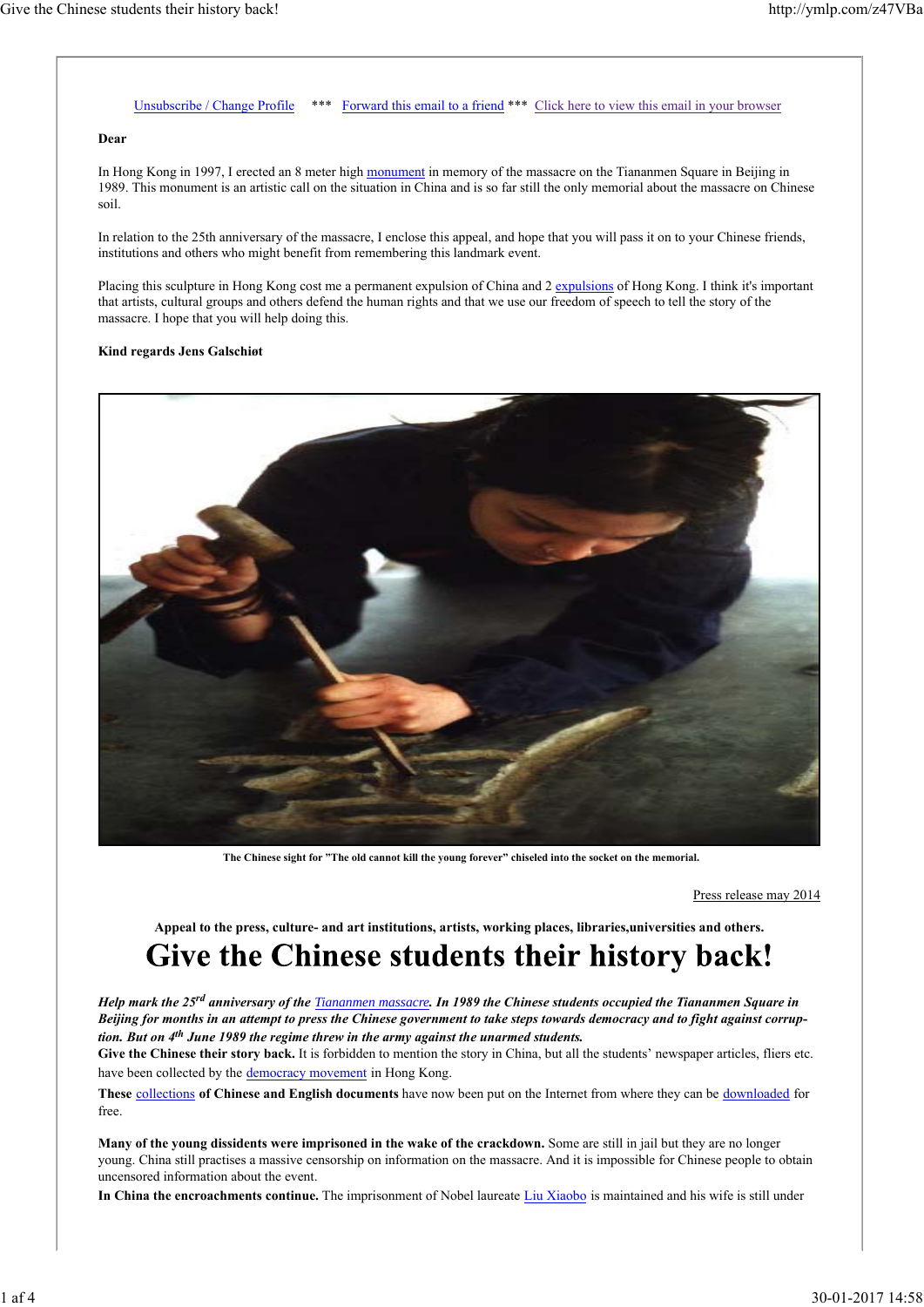house arrest. So is the artist Ai Weiwei. But these prominent artists are only the tip of the iceberg, there are thousands of artists, environment activists and others imprisoned. And all they have done is defend the most basic human rights. **Thousands of Chinese students** are today studying at universities and other institutions of education in the West. Most of them do not even know their own history due to the censorship. You can help to remedy this.

**Therefore we invite all pro-democracy institutions, scholars and working colleagues to download and print** out this documentation or burn it on a CD. Place it on the shelves of libraries and hand it out as a gift to Chinese students on 4<sup>th</sup> June, the anniversary of the Tiananmen massacre.

**This way we can make a contribution to preserve the memory of the victims** and maybe inspire a new generation of Chinese to see democracy as a possibility for China.

**We call on everybody to support this initiative and to mail this appeal** to other institutions of education where there are Chinese students or others who might be interested in preserving and distributing the knowledge about the Tiananmen massacre. **The initiative of this appeal** and informative campaign is a co-operation between the democracy movement in Hong Kong and Danish sculptor Jens Galschiot who in 1997 put up an 8 meter high Pillar of Shame in Hong Kong to commemorate the Tiananmen massacre. Hong Kong is the only place on Chinese soil where the victims can be honoured.

# About Hong Kong at the moment

**It seems that China's curbing of free speech has got a solid grip**, also in Hong Kong. Galschiot is just one of many critics who have been denied entry. So the city is deprived of a cultural exchange that is taken for granted in all open democratic societies. The expulsions are a strident violation of the principle of 'One country – Two systems' that was guarantied ahead of Hong Kong's reunion with China in '97.

**In 2013 Galschiøt managed to enter Hong Kong to repair** 'The Pillar of Shame'. In these very years Hong Kong stands before realizing the 1997 agreements with China, to develop a real democracy in Hong Kong. But they are under a lot of pressure from non-democratic forces. The results of these negotiations are crucial for the future of Hong Kong.

**A functioning democracy on Chinese ground**, even though it is only in Hong Kong, is an extremely important symbol for the more than one billion living in main land China.

### **Useful links:**

**Download the documents about Tiananmen 1989:** http://www.aidoh.dk /Tiananmen89

**Galschiot's activities related to China:** http://www.aidoh.dk/China-Activities

#### **The democracy movement in Hong Kong:**

HK Alliance in Support of Patriotic Democratic Movements of China E-mail: contact@alliance.org.hk, internet: www.alliance.org.hk/english/index.html Phone: +852 2782 6111

**Contact Jens Galschiot:** E-mail: aidoh@aidoh.dk, Internet: www.aidoh.dk, tel. +45 6618 4058, Banevaenget 22, DK-5270 Odense N

\*\*\*\*\*\*\*\*\*\*\*\*\*\*\*\*\*

# **About Jens Galschigt:**

**At the moment: Galschiøt is a sculptor who works with international art installations**. At the

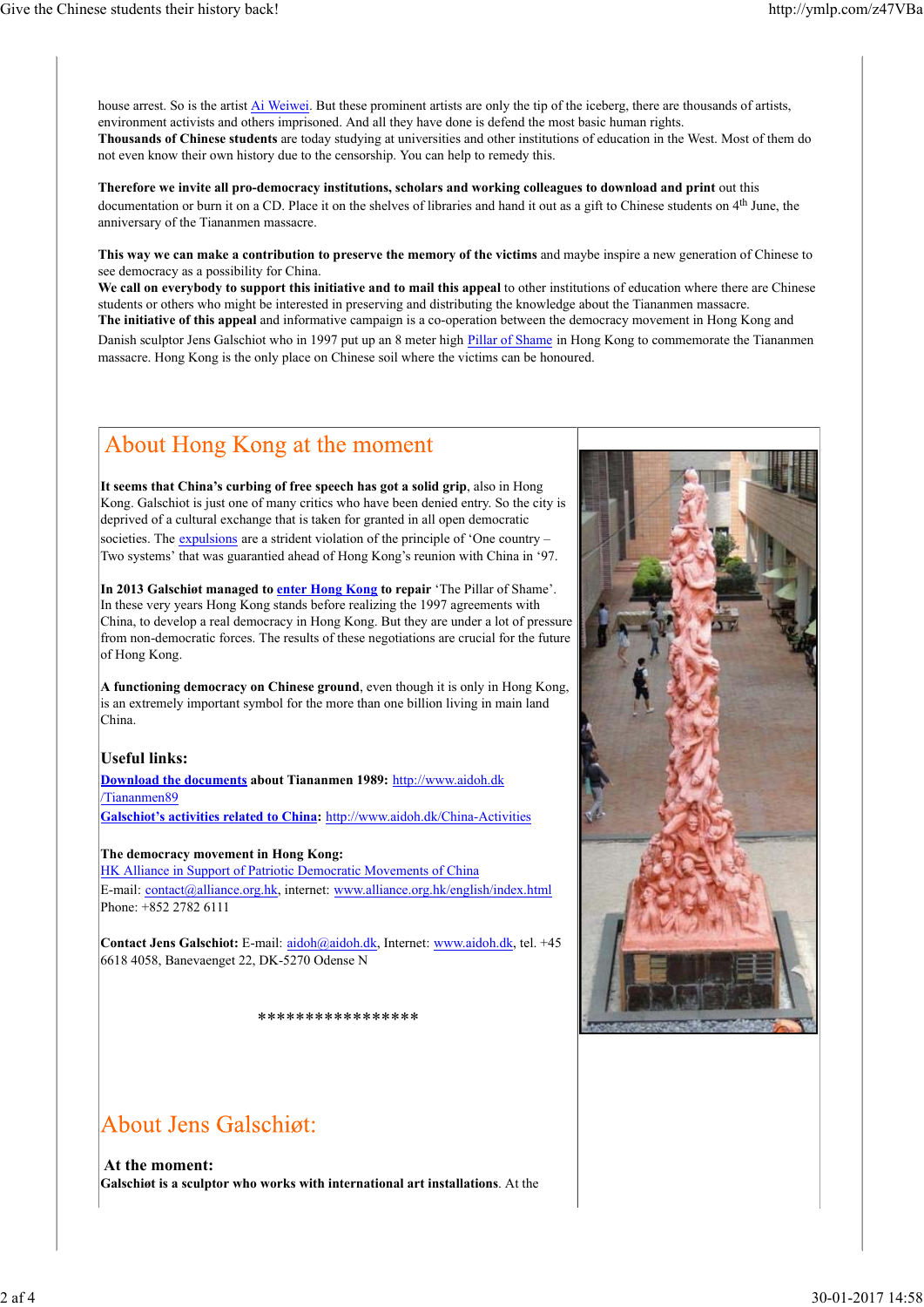moment he is working on a gigantic project about the religious tensions in the world.

**He has named this art and dialogue project 'The Children of Abraham'**. The focal point of the project is the 3.5 meter tall and 70 square meter sculpture called F.U.N.D.A.M.E.N.T.A.L.I.S.M. It is made of these letters made in 8,000 copper books symbolizing the Torah, the Bible and the Quran. 24 big monitors constantly display the 'brightest' and the 'darkest' quotations form Judaism, Christianity and Islam. **See concept click for the art project English - German - Danish**

### **General information about Galschiøt can be found at:**

See Wikipedia:

Portrait of the sculptors CV (PDF)

To Gallery Galschiot To Galschot webside

**A short introduction about Galschiøt by the art-auction house Bruun Rasmussen**

**Jens Galschiot was born in 1954,** in Frederikssund, he is married and has three children. Certificate as a construction blacksmith in 1978. He is a self taught silversmith and sculptor. He settled in Odense in 1973 and opened his 2000 m2 large studio in 1985, which contains a bronze foundry, a work-shop, a gallery and a sculpture park.

**Galschiot's mode of expression mainly consists** of naturalistic and organic forms, which are influenced by the Spanish architect Antoni Gaudí, and the semi-occult stile from the Jugend period. In many of his sculptures 'the void' is as an essential part of the expression: for instance when he exhib-its clothing sculptures (with the shape of the body, but void of the body), the viewers are encouraged to use their own imagination to fill in the emptiness, by using images from their own lives. If he succeeds in doing so the artist has achieved his goal: to make his sculptures and the human imagination work together.

**Internationally, Galschiot could be characterized as one of the most significant Danish artists** of late modernity (after 1980). His artistic production covers a wide field of expression; from jewellery and small dainty figures to gigantic, politically emphatic sculptures. He is among the best-known Danish artists abroad. His reputation extends from Hong Kong, and Mexico to Germany, Spain, and the U.S.A. Apart from clothing sculptures Jens Galschiot creates international happenings to high-light the present imbalance of the world. The first of it's kind was 'My Inner Beast' from 1993, which was erected in 20 European cities, as a reminder to us all that Humanism is merely a thin coat-ing disguising the potential brutality of our nature as human beings, and that it is a constant struggle to preserve and improve the results Humanism has achieved so far. Another example is 'The Pillar of Shame', which symbolizes the oppression of human rights; the first time it was erected was in Hong Kong in1997.

**Galschiot's fascination of garment objects** led to a partnership with the late Erik Mortensen and Jean Voigt. In 1990 Galschiot created the 'Ringwearer's Jacket'. It was given to Her Majesty, Queen Margaret II on her 50th birthday. The gift was ordered by the Garment Industry's Organisation. The sculpture is now exhibited in the park of Marselisborg Castle, the Queen's residence in Aarhus.